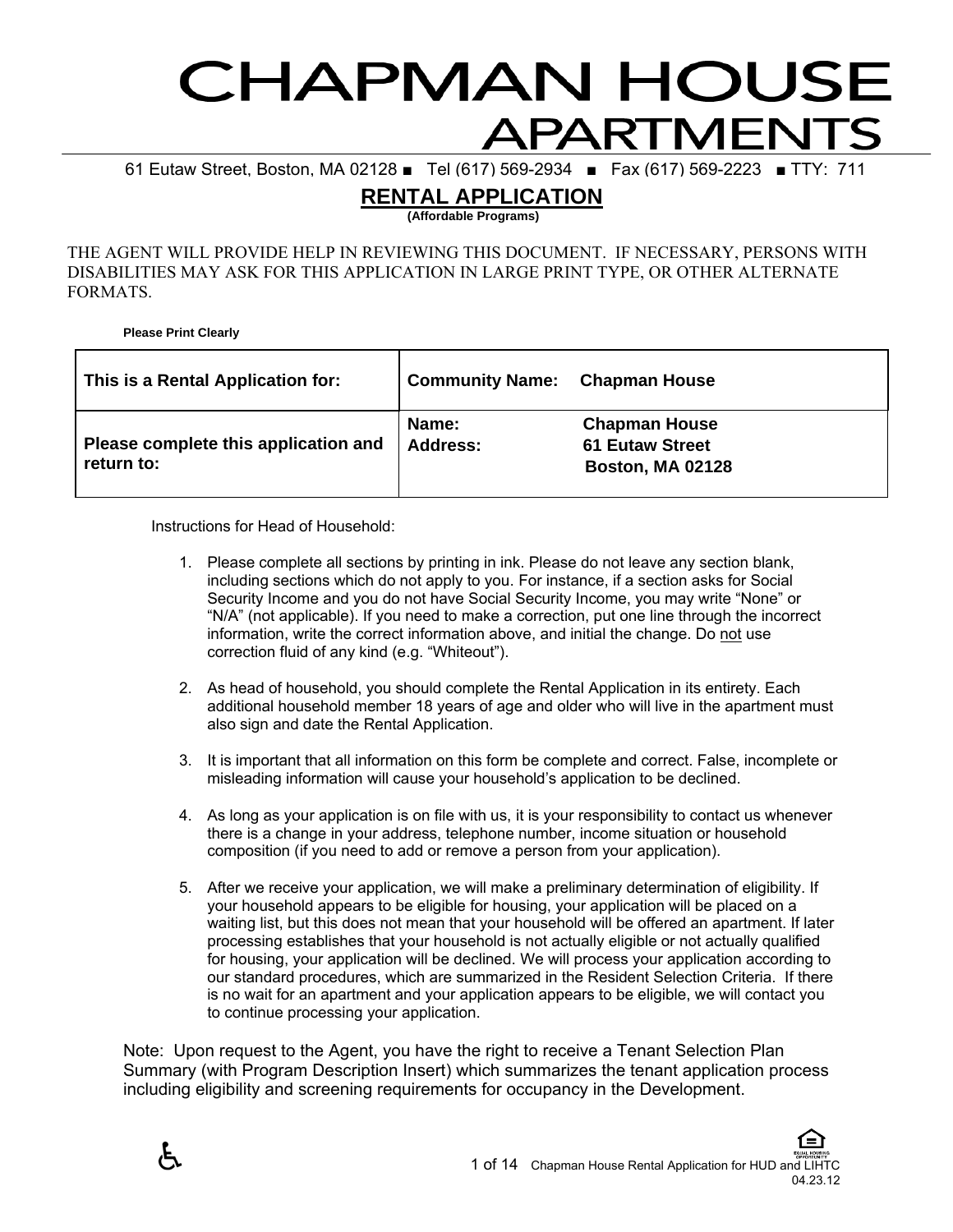For Office Use Only Place date/time stamp here

# **A. GENERAL INFORMATION**

| Applicant Name(s): |               |                                                                                                                                                                                                    |        |            |                                                           | Yardi entry date: / / / | by: |
|--------------------|---------------|----------------------------------------------------------------------------------------------------------------------------------------------------------------------------------------------------|--------|------------|-----------------------------------------------------------|-------------------------|-----|
| Address:           |               |                                                                                                                                                                                                    |        |            |                                                           |                         |     |
|                    | <b>Street</b> | Apt.#                                                                                                                                                                                              | City   |            | State                                                     | ZIP                     |     |
| Daytime Phone:     |               |                                                                                                                                                                                                    |        |            |                                                           |                         |     |
| Number of BR's     |               |                                                                                                                                                                                                    | Email: |            | <u> 1980 - Jan Barbara, manazarta bashkar a shekara t</u> |                         |     |
| in current apt:    |               |                                                                                                                                                                                                    | Do you |            | RENT or OWN (check one)                                   |                         |     |
|                    |               | Amount of current monthly rental or mortgage payment: $$$                                                                                                                                          |        |            |                                                           |                         |     |
|                    |               | If owned, do you receive monthly rental income from property?                                                                                                                                      |        | $\Box$ Yes |                                                           | $\Box$ No (check one)   |     |
|                    |               | Check utilities paid by you: $\Box$ Heat $\Box$ Electricity                                                                                                                                        |        | $\Box$ Gas |                                                           | $\Box$ Other (specify)  |     |
|                    |               | Approximate monthly cost of utilities paid by you (excluding phone, cable TV and                                                                                                                   |        |            |                                                           |                         |     |
| Internet):         |               |                                                                                                                                                                                                    |        |            | \$                                                        |                         |     |
|                    |               | Bedroom size requested: $\Box$ One BR $\Box$ Two BR $\Box$ Three BR $\Box$ Handicap Accessible<br>How did you hear about this Beacon Community? ___________________________________                |        |            |                                                           |                         |     |
|                    |               | Why have you selected/applied to live at a Beacon community? ___________________                                                                                                                   |        |            |                                                           |                         |     |
|                    |               | Do you or any members of your household require any reasonable accommodations to be made to your<br>apartment home? (i.e., wheelchair access, apparatus for the hearing impaired, etc.) $\Box$ Yes |        |            |                                                           | $\Box$ No               |     |

Do you have a Housing Choice Voucher (i.e. Section 8 Voucher)?  $\Box$  Yes  $\Box$  No (check one) If yes, from which Housing Authority? The same statistic example of your statistic example of your voucher).

# **B. HOUSEHOLD COMPOSITION**  List ALL persons who will live in the apartment. List the head of household first. **Name Relationship to head Birth Date Age SS# Student Y/N (If yes, note Part time or full time) Head** Co-Head 3. 4. 5. 6. 7. 8. Please note if a member of the household is a Foster Child or Foster Adult, please note in the Relationship to Head column per the HUD Handbook 4350.3 Rev 3 Chapter 5.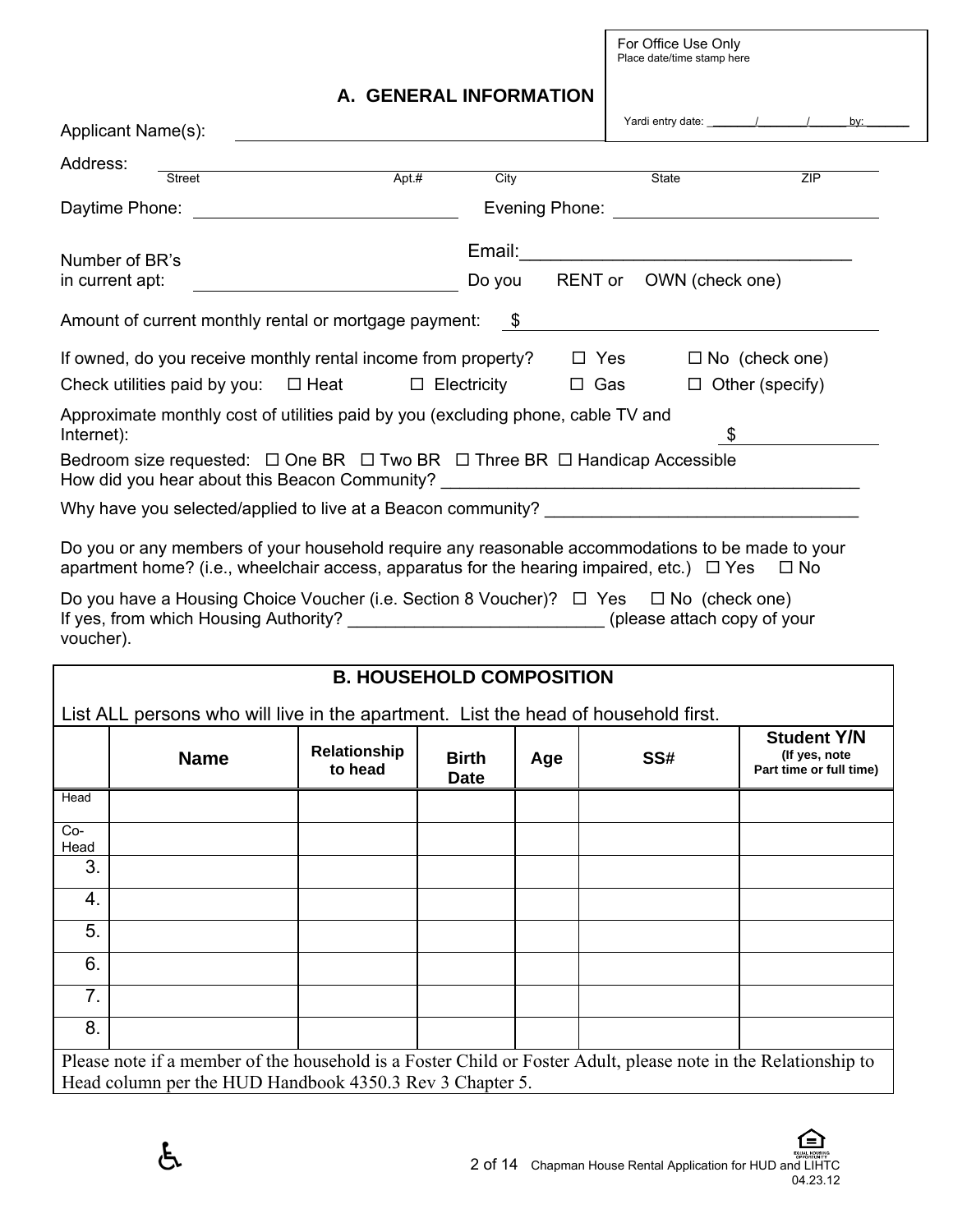| Do you anticipate any additions to the household in the next twelve months? | Yes | No |
|-----------------------------------------------------------------------------|-----|----|
| If yes, explain:                                                            |     |    |

# **C. STUDENT ELIGIBILITY**

# **STUDENT ELIGIBILITY FOR THE LOW INCOME HOUSING TAX CREDIT PROGRAM**

|              | ∣∣ No      |
|--------------|------------|
|              |            |
|              |            |
| $\sqcap$ Yes | $\Box$ No  |
|              |            |
| $\sqcap$ Yes | $\Box$ No  |
| $\sqcap$ Yes | II No      |
|              |            |
| Yes          | $\Box$ No  |
|              | $\Box$ Yes |

# **STUDENT ELIGIBILITY FOR HUD PROGRAMS**

| Is this household applying for Project Based Section 8, RAP, Rent Supp, Section<br>236, BMIR or Factored assistance?                                                                  | $\Box$ Yes | l No      |  |  |
|---------------------------------------------------------------------------------------------------------------------------------------------------------------------------------------|------------|-----------|--|--|
| If no, no further questions are necessary to determine student eligibility, If yes, answer below.                                                                                     |            |           |  |  |
| Are any household members full or part time students enrolled in an accredited<br>institution of higher education and applying for subsidy separate from their parent<br>or guardian? | $\Box$ Yes | $\Box$ No |  |  |
|                                                                                                                                                                                       |            |           |  |  |

If yes, additional documentation may be required to determine eligibility when an apartment is available.

# **D. CRIMINAL & RENTAL HISTORY BACKGROUND**

| Are you currently under eviction or have you been evicted?                                                                              | $\Box$ Yes | $\Box$ No |
|-----------------------------------------------------------------------------------------------------------------------------------------|------------|-----------|
| If yes, describe:                                                                                                                       |            |           |
| Have you or any member of your household ever been convicted of or pled guilty or<br>"no contest" to any felony?                        | $\Box$ Yes | $\Box$ No |
| Have you or any member of your household ever been convicted of or pled guilty or<br>"no contest" to a sexual offense?                  | $\Box$ Yes | $\Box$ No |
| Have you or any member of your household ever been convicted of or pled guilty or<br>"no contest" to any drug-related criminal offense? | $\Box$ Yes | $\Box$ No |
| Is any member of your household currently engaging in illegal use of drugs?                                                             | $\Box$ Yes | $\Box$ No |
| Do you have a registration requirement under a state sex offender registration<br>program?                                              | $\Box$ Yes | $\Box$ No |
| If yes, in what state?                                                                                                                  |            |           |
| If yes, is the registration a lifetime requirement?                                                                                     | $\Box$ Yes | $\Box$ No |
| Note: Eederal requisitions probibit the admission to federally assisted bousing of persons with a                                       |            |           |

Note: Federal regulations prohibit the admission to federally assisted housing of persons with a lifetime registration requirement under a state sex offender registration program.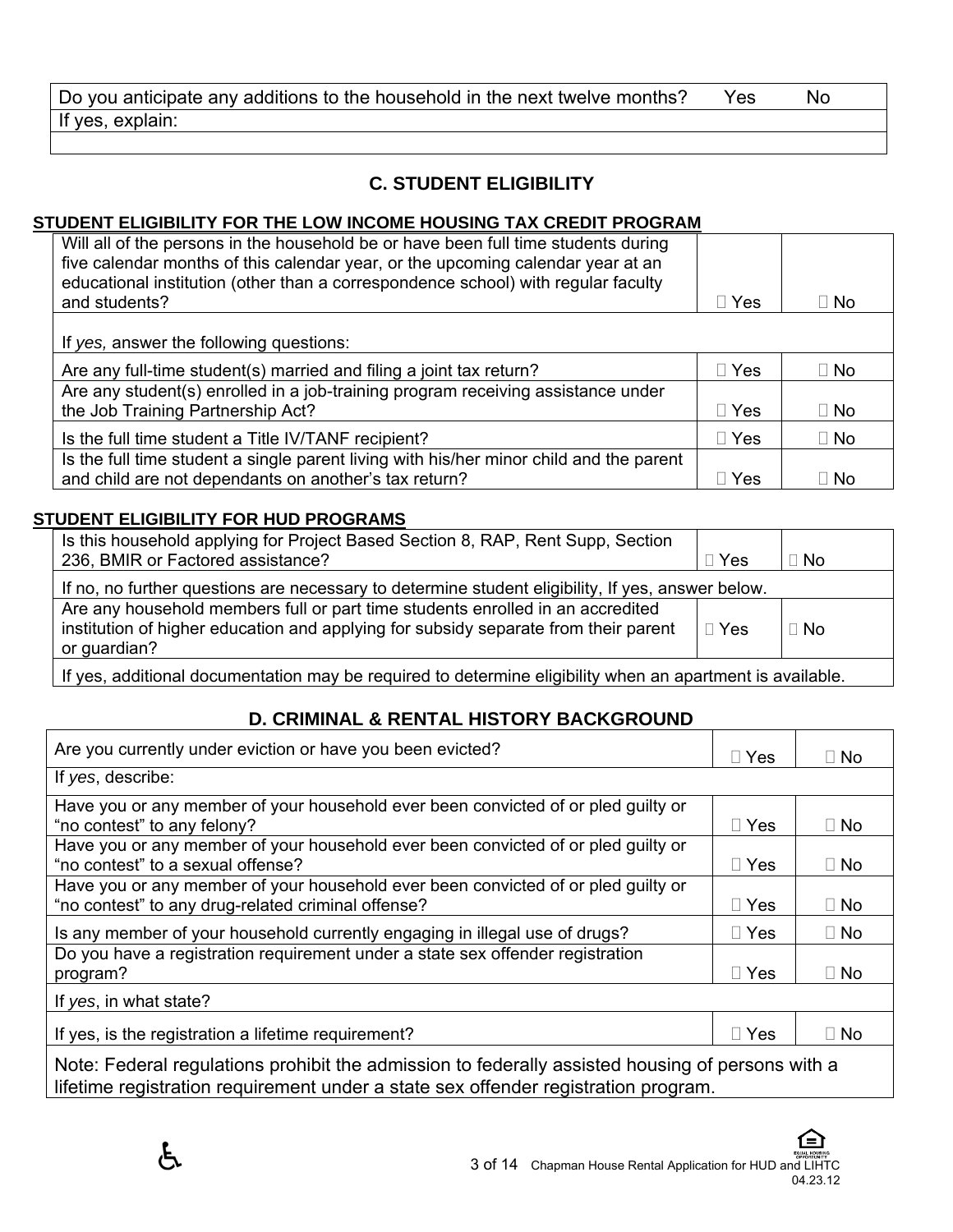### **E. INCOME**

List ALL sources of income as requested below. If a section doesn't apply, cross out or write "NA". *Do not leave any section BLANK.* **Attach appropriate documentation for** *each* **income source to this application** (e.g. Social Security benefits statement, pay stubs, if applicable, etc.).

| <b>Household Member Name</b> | <b>Source of Income</b>                                                                                                        | <b>Gross Monthly</b><br><b>Amount</b> |  |
|------------------------------|--------------------------------------------------------------------------------------------------------------------------------|---------------------------------------|--|
|                              | <b>Social Security</b>                                                                                                         | \$                                    |  |
|                              | <b>Social Security</b>                                                                                                         | \$                                    |  |
|                              | <b>Social Security</b>                                                                                                         | \$                                    |  |
|                              | <b>SSI Benefits</b>                                                                                                            | \$                                    |  |
|                              | <b>SSI Benefits</b>                                                                                                            | \$                                    |  |
|                              | <b>SSI Benefits</b>                                                                                                            | \$                                    |  |
|                              | <b>Title IV/TANF</b>                                                                                                           | \$                                    |  |
|                              | Pension (list source)                                                                                                          | \$                                    |  |
|                              | Pension (list source)                                                                                                          | \$                                    |  |
|                              | <b>Adoption Subsidy</b>                                                                                                        | \$                                    |  |
|                              | <b>Annuity Income</b>                                                                                                          | \$                                    |  |
|                              | Veteran's Benefits (list claim #)                                                                                              | \$                                    |  |
|                              | <b>Disability Income</b>                                                                                                       | \$                                    |  |
|                              | <b>Unemployment Compensation</b>                                                                                               | \$                                    |  |
|                              | <b>Worker's Compensation</b>                                                                                                   | \$                                    |  |
|                              | <b>Military Pay</b>                                                                                                            | \$                                    |  |
|                              | <b>Contributions to the Household</b><br>(monetary or otherwise)                                                               | $\boldsymbol{\mathsf{S}}$             |  |
|                              | Net Income from a Business                                                                                                     | \$                                    |  |
|                              | Grants, Scholarships or other Financial Aid?                                                                                   | \$                                    |  |
|                              | For the student(s) receiving financial aid are they<br>over age 23 with dependent children?                                    | Yes $\Box$ No                         |  |
|                              | For the student(s) receiving financial aid are they<br>applying for Section 8 as part of their<br>parent/guardian's household? | $\Box$ Yes $\Box$ No                  |  |
|                              | Interest Income (source)                                                                                                       | \$                                    |  |
|                              | <b>Rental Income from Real Estate</b>                                                                                          | \$                                    |  |
|                              | Long Term Medical Care Insurance Payments in<br>excess of \$180/day                                                            | \$                                    |  |
|                              | Please attach your 6 most recent, consecutive pay stubs and/or other proof of income                                           |                                       |  |

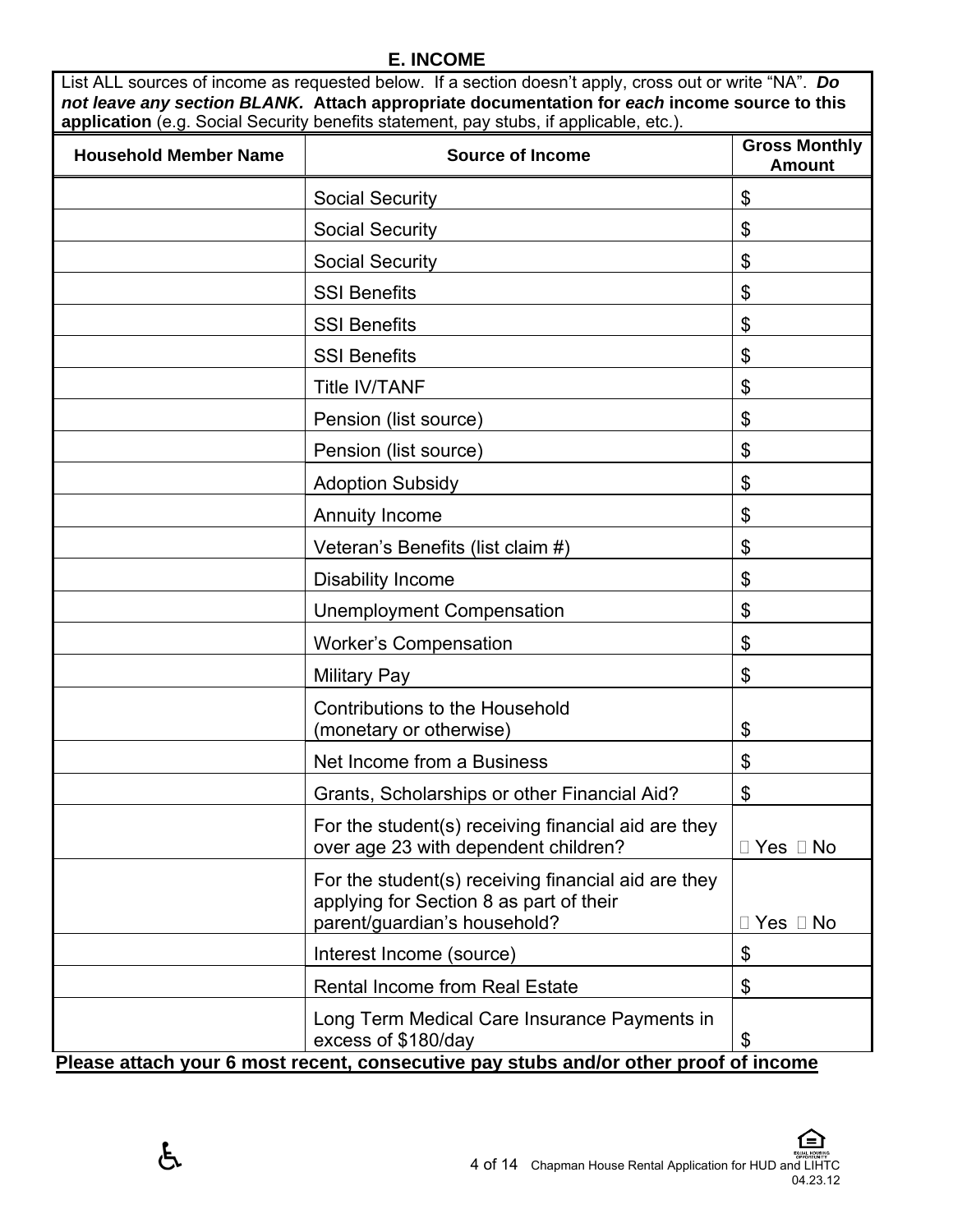| <b>Household Member Name</b>                                                                                                                                      | <b>Source of Income</b>                                                           | <b>Gross</b><br><b>Monthly</b><br><b>Amount</b> |    |
|-------------------------------------------------------------------------------------------------------------------------------------------------------------------|-----------------------------------------------------------------------------------|-------------------------------------------------|----|
|                                                                                                                                                                   | <b>Employment amount</b>                                                          | \$                                              |    |
|                                                                                                                                                                   | Employer:                                                                         |                                                 |    |
|                                                                                                                                                                   | <b>Position Held</b>                                                              |                                                 |    |
|                                                                                                                                                                   | How long employed:                                                                |                                                 |    |
|                                                                                                                                                                   | <b>Employment amount</b>                                                          | $\frac{1}{2}$                                   |    |
|                                                                                                                                                                   | Employer:                                                                         |                                                 |    |
|                                                                                                                                                                   | <b>Position Held</b>                                                              |                                                 |    |
|                                                                                                                                                                   | How long employed:                                                                |                                                 |    |
|                                                                                                                                                                   | <b>Employment amount</b>                                                          | $\boldsymbol{\mathsf{S}}$                       |    |
|                                                                                                                                                                   | Employer:<br><b>Position Held</b>                                                 |                                                 |    |
|                                                                                                                                                                   | How long employed:                                                                |                                                 |    |
|                                                                                                                                                                   |                                                                                   |                                                 |    |
|                                                                                                                                                                   | <b>Employment amount</b>                                                          | $\mathfrak{S}$                                  |    |
|                                                                                                                                                                   | Employer:<br><b>Position Held</b>                                                 |                                                 |    |
|                                                                                                                                                                   | How long employed:                                                                |                                                 |    |
|                                                                                                                                                                   | <b>Alimony</b>                                                                    |                                                 |    |
|                                                                                                                                                                   |                                                                                   |                                                 |    |
|                                                                                                                                                                   | Are you <i>legally entitled</i> to receive alimony?                               | Yes<br>\$                                       | No |
|                                                                                                                                                                   | If yes, list the amount you are entitled to receive.                              |                                                 |    |
|                                                                                                                                                                   | Do you receive alimony?                                                           | Yes                                             | No |
|                                                                                                                                                                   | If yes list amount you receive.                                                   | \$                                              |    |
|                                                                                                                                                                   | <b>Child Support</b>                                                              |                                                 |    |
|                                                                                                                                                                   | Are you <i>legally entitled</i> to receive child support?                         | Yes                                             | No |
|                                                                                                                                                                   | If yes list the amount you are <i>entitled</i> to receive.                        | $\boldsymbol{\mathsf{S}}$                       |    |
|                                                                                                                                                                   | Do you receive child support?                                                     | Yes                                             | No |
|                                                                                                                                                                   | If yes, list the amount you receive.                                              | $\boldsymbol{\mathsf{S}}$                       |    |
|                                                                                                                                                                   | <b>Other Income</b>                                                               | \$                                              |    |
|                                                                                                                                                                   | <b>Other Income</b>                                                               | $\overline{\mathbf{S}}$                         |    |
|                                                                                                                                                                   | <b>TOTAL GROSS ANNUAL INCOME</b> (Based on the monthly amounts listed above x 12) | \$                                              |    |
| TOTAL GROSS ANNUAL INCOME FROM PREVIOUS YEAR                                                                                                                      |                                                                                   | \$                                              |    |
| Do you anticipate any changes to this income in the next 12 months?                                                                                               |                                                                                   |                                                 | No |
| Is any member of the household legally entitled to receive income assistance?                                                                                     |                                                                                   |                                                 | No |
| Is any member of the household likely to receive income or assistance (monetary or not) from<br>someone who is not a member of the household as listed on Page 2? |                                                                                   |                                                 | No |
| If yes to any of the above, explain:                                                                                                                              |                                                                                   |                                                 |    |
|                                                                                                                                                                   |                                                                                   |                                                 |    |
|                                                                                                                                                                   |                                                                                   | Yes<br>Yes<br>Yes                               |    |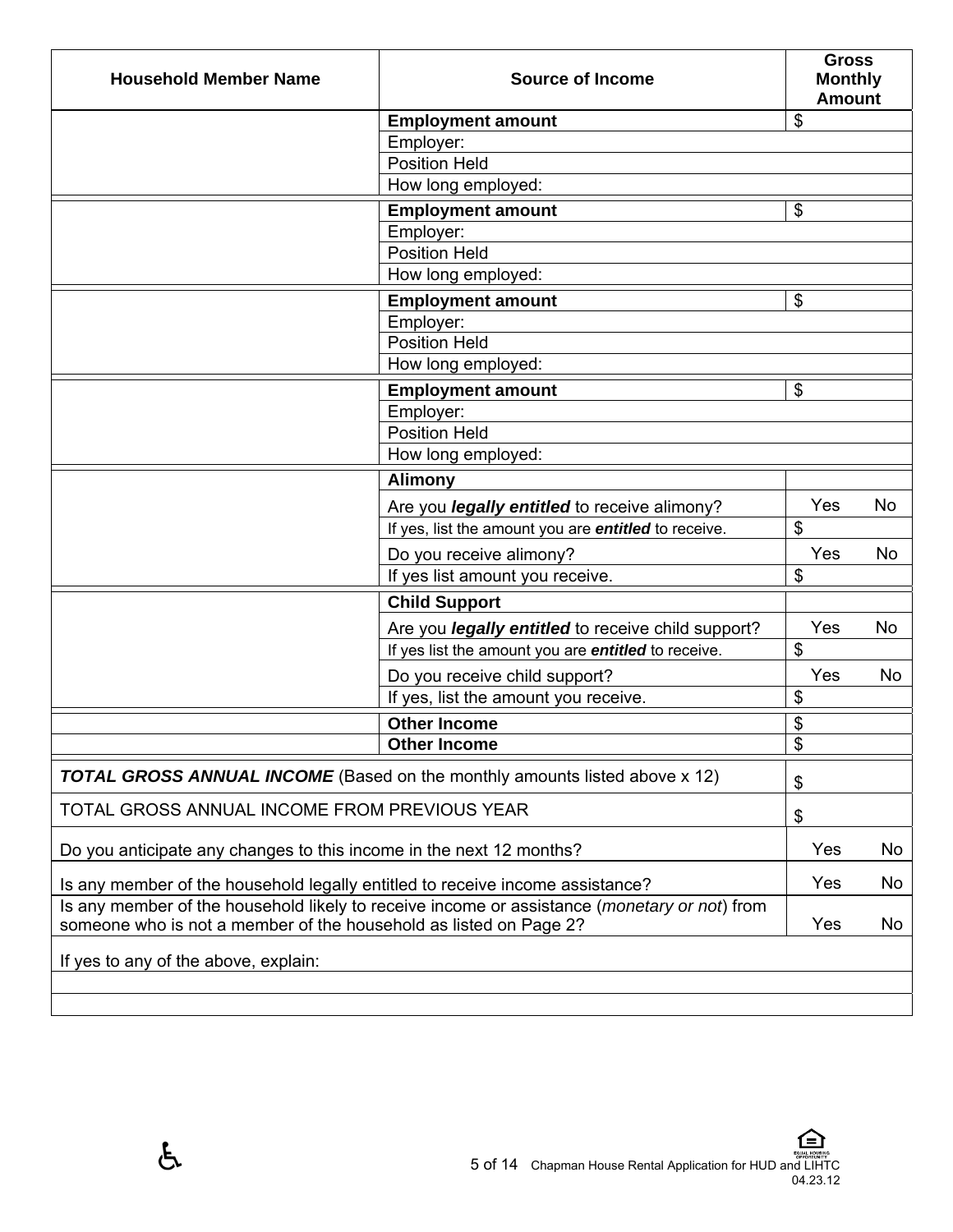|                                 | <b>F. ASSETS</b> |                                                                                         |                      |                      |                                                                              |                      |               |  |
|---------------------------------|------------------|-----------------------------------------------------------------------------------------|----------------------|----------------------|------------------------------------------------------------------------------|----------------------|---------------|--|
|                                 |                  |                                                                                         |                      |                      | List assets for ALL household members, 18 years or older.                    |                      |               |  |
|                                 |                  |                                                                                         |                      |                      | If your assets are too numerous to list here, please attach additional list. |                      |               |  |
| <b>Checking Accounts</b>        |                  | If a section doesn't apply, cross out or write NA.<br>$\#$<br>Balance \$<br><b>Bank</b> |                      |                      |                                                                              |                      |               |  |
|                                 |                  | #                                                                                       |                      | <b>Bank</b>          |                                                                              |                      | Balance \$    |  |
|                                 |                  | #                                                                                       |                      | <b>Bank</b>          |                                                                              |                      | Balance \$    |  |
|                                 |                  |                                                                                         |                      |                      |                                                                              |                      |               |  |
| <b>Savings Accounts</b>         |                  | #                                                                                       |                      | <b>Bank</b>          |                                                                              |                      | Balance \$    |  |
|                                 |                  | #                                                                                       |                      | <b>Bank</b>          |                                                                              |                      | Balance \$    |  |
|                                 |                  | #                                                                                       |                      | <b>Bank</b>          |                                                                              |                      | Balance \$    |  |
| <b>Trust Account</b>            |                  | #                                                                                       |                      | <b>Bank</b>          |                                                                              |                      | Balance \$    |  |
|                                 |                  |                                                                                         |                      |                      |                                                                              |                      |               |  |
|                                 |                  | $\#$                                                                                    |                      | <b>Bank</b>          |                                                                              |                      | Balance \$    |  |
| Certificates<br>of Deposit (CD) |                  | #                                                                                       |                      | <b>Bank</b>          |                                                                              |                      | Balance \$    |  |
|                                 |                  | #                                                                                       |                      | <b>Bank</b>          |                                                                              |                      | Balance \$    |  |
|                                 |                  | #                                                                                       |                      | <b>Bank</b>          |                                                                              |                      | Balance \$    |  |
|                                 |                  |                                                                                         |                      |                      |                                                                              |                      |               |  |
| <b>Credit Union</b>             |                  | $\#$                                                                                    |                      | <b>Bank</b>          |                                                                              |                      | Balance \$    |  |
| #                               |                  |                                                                                         | <b>Bank</b>          |                      | Balance \$                                                                   |                      |               |  |
|                                 |                  |                                                                                         |                      |                      |                                                                              |                      |               |  |
| #                               |                  |                                                                                         |                      | <b>Maturity Date</b> |                                                                              | Value \$             |               |  |
| <b>Savings Bonds</b><br>#       |                  |                                                                                         |                      | <b>Maturity Date</b> |                                                                              | Value \$             |               |  |
| #                               |                  |                                                                                         | <b>Maturity Date</b> |                      | Value \$                                                                     |                      |               |  |
| <b>Retirement Accounts</b><br># |                  |                                                                                         | Administrator        |                      | Value \$                                                                     |                      |               |  |
| (401k,403b, IRA, etc)           |                  | #                                                                                       |                      | Administrator        |                                                                              |                      |               |  |
|                                 |                  | #                                                                                       |                      | Administrator        |                                                                              | Value \$<br>Value \$ |               |  |
|                                 |                  |                                                                                         |                      |                      |                                                                              |                      |               |  |
| Whole Life Insurance            |                  | #                                                                                       |                      |                      |                                                                              |                      | Cash Value \$ |  |
| <b>Whole Life Insurance</b>     |                  | #                                                                                       |                      |                      |                                                                              |                      | Cash Value \$ |  |
|                                 |                  |                                                                                         |                      |                      |                                                                              |                      |               |  |
| <b>Mutual Funds</b>             | Name:            |                                                                                         | #Shares:             |                      | Interest or Dividend \$                                                      |                      | Value \$      |  |
|                                 | Name:            |                                                                                         |                      | #Shares:             | Interest or Dividend \$                                                      |                      | Value \$      |  |
|                                 | Name:            |                                                                                         |                      | #Shares:             | Interest or Dividend \$                                                      |                      | Value \$      |  |
|                                 |                  |                                                                                         |                      |                      |                                                                              |                      |               |  |
| <b>Stocks</b>                   | Name:            |                                                                                         | #Shares:             |                      | Dividend Paid \$                                                             |                      | Value \$      |  |
|                                 | Name:            |                                                                                         |                      | #Shares:             | Dividend Paid \$                                                             |                      | Value \$      |  |
| Name:                           |                  |                                                                                         |                      | #Shares:             | Dividend Paid \$                                                             |                      | Value \$      |  |
|                                 |                  |                                                                                         |                      |                      |                                                                              |                      |               |  |
| <b>Bonds</b>                    | Name:            |                                                                                         |                      | #Shares:             | Interest or Dividend \$                                                      |                      | Value \$      |  |
| Investment                      |                  |                                                                                         |                      |                      |                                                                              | Appraised            |               |  |
| Property                        |                  |                                                                                         |                      |                      |                                                                              | Value \$             |               |  |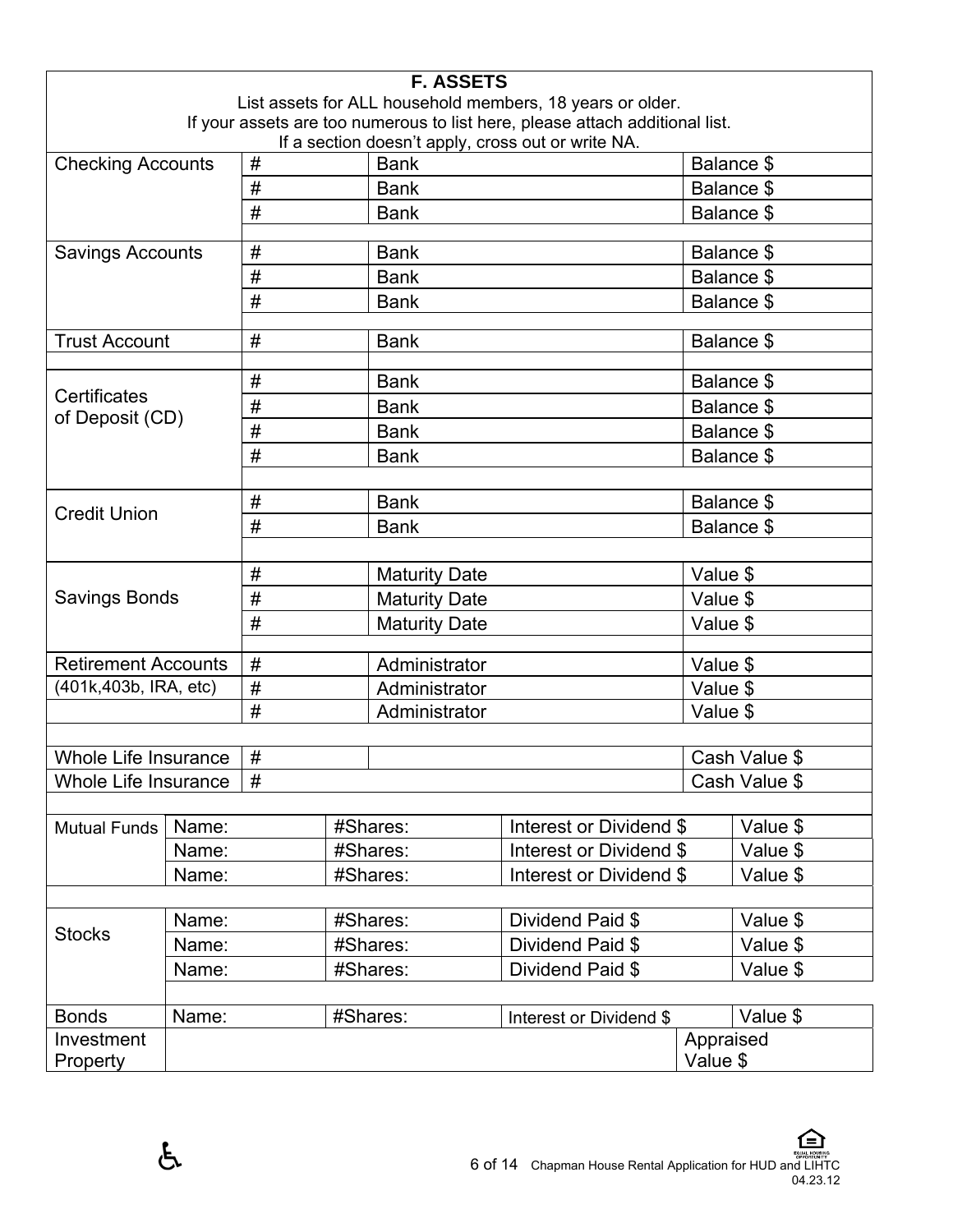| Real Estate Property:                     | Do you own any property? | Yes | No |
|-------------------------------------------|--------------------------|-----|----|
| If yes, Type of property:                 |                          |     |    |
| Location of property:                     |                          |     |    |
| <b>Appraised Market Value</b>             |                          |     |    |
| Mortgage or outstanding loans balance due |                          | \$  |    |
| Amount of annual insurance premium        |                          |     |    |
| Amount of most recent tax bill            |                          | \$  |    |

| Have you sold/disposed of any property in the last 2 years? | Yes | No |
|-------------------------------------------------------------|-----|----|
| If yes, Type of property                                    |     |    |
| Market value when sold/disposed                             | лD  |    |
| Amount sold/disposed for                                    | \$  |    |
| Date of transaction                                         |     |    |

| Have you disposed of any other assets in the last 2 years (Example: given<br>away money to relatives, set up Irrevocable Trust Accounts, etc.)? | Yes | No |
|-------------------------------------------------------------------------------------------------------------------------------------------------|-----|----|
| If yes, describe the asset                                                                                                                      |     |    |
| Date of disposition                                                                                                                             |     |    |
| Amount disposed                                                                                                                                 |     |    |
|                                                                                                                                                 |     |    |

|                      | Do you have any other assets not listed above (excluding personal property)? | Yes | <b>NO</b> |
|----------------------|------------------------------------------------------------------------------|-----|-----------|
| If yes, please list: |                                                                              |     |           |
|                      |                                                                              |     |           |
|                      |                                                                              |     |           |

# **G. REFERENCE INFORMATION**

| <b>Current Landlord</b> | Name:             |             |
|-------------------------|-------------------|-------------|
|                         | Address:          |             |
|                         | Home Phone:       | Bus. Phone: |
|                         | Dates of Tenancy: |             |
| <b>Prior Landlord</b>   | Name:             |             |
|                         | Address:          |             |
|                         | Home Phone:       | Bus. Phone: |
|                         | Dates of Tenancy: |             |
| <b>Prior Landlord</b>   | Name:             |             |
|                         | Address:          |             |
|                         | Home Phone:       | Bus. Phone: |
|                         | Dates of Tenancy: |             |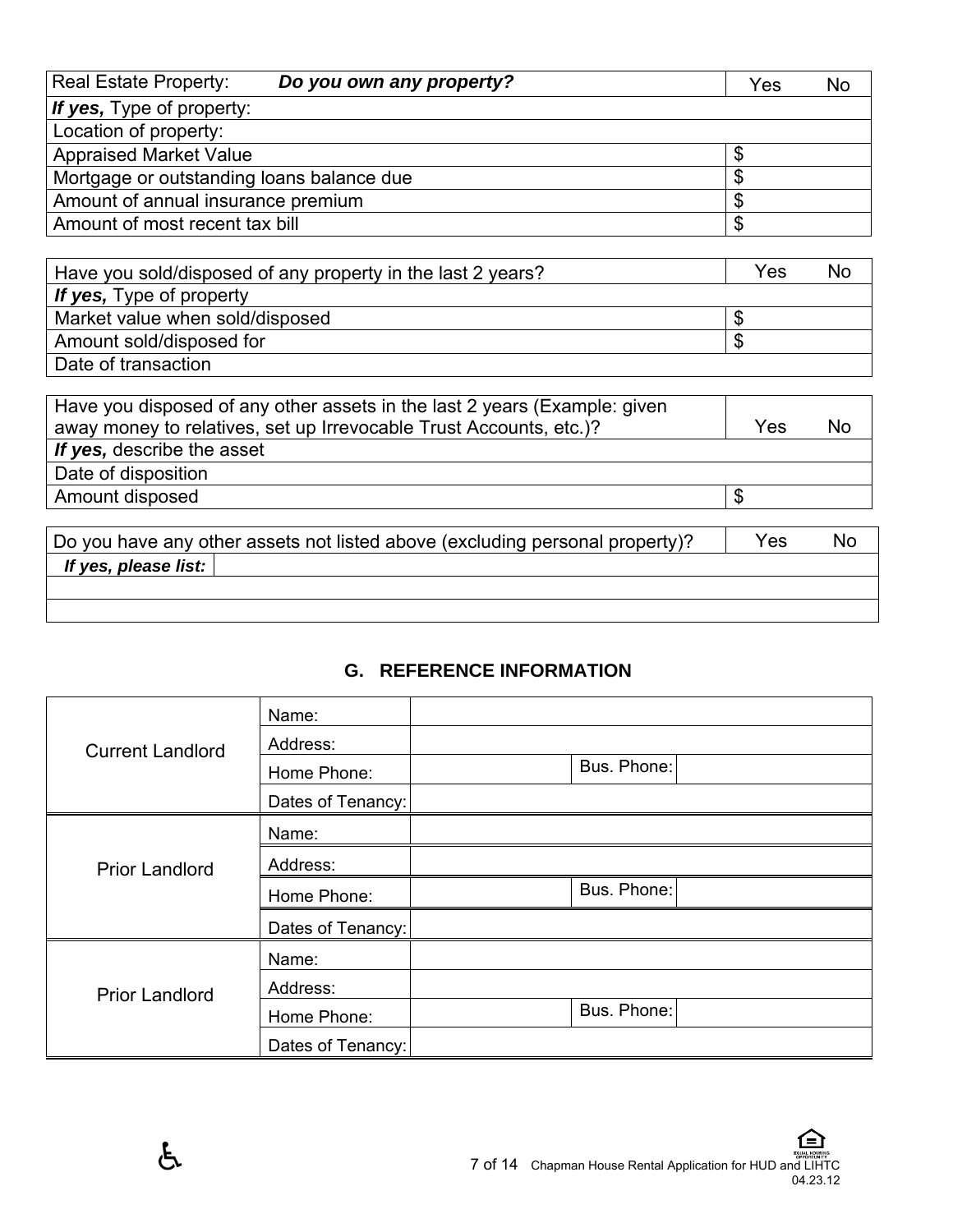| Credit Reference #1:         |                                                                                                                                                                                               |  |  |  |
|------------------------------|-----------------------------------------------------------------------------------------------------------------------------------------------------------------------------------------------|--|--|--|
| Address:                     |                                                                                                                                                                                               |  |  |  |
|                              |                                                                                                                                                                                               |  |  |  |
| Account #:                   | Phone #:                                                                                                                                                                                      |  |  |  |
| Credit Reference #2:         |                                                                                                                                                                                               |  |  |  |
| Address:                     |                                                                                                                                                                                               |  |  |  |
| Account #:                   | Phone #:                                                                                                                                                                                      |  |  |  |
| Personal Reference #1:       |                                                                                                                                                                                               |  |  |  |
| Address:                     |                                                                                                                                                                                               |  |  |  |
| Relationship:                | Phone #:                                                                                                                                                                                      |  |  |  |
| Personal Reference #2:       |                                                                                                                                                                                               |  |  |  |
| Address:                     |                                                                                                                                                                                               |  |  |  |
| Relationship:                | Phone #:                                                                                                                                                                                      |  |  |  |
|                              |                                                                                                                                                                                               |  |  |  |
| In case of emergency notify: |                                                                                                                                                                                               |  |  |  |
| Name:                        | Address:                                                                                                                                                                                      |  |  |  |
| Relationship:                | Phone #:                                                                                                                                                                                      |  |  |  |
|                              |                                                                                                                                                                                               |  |  |  |
|                              | H. DEMOGRAPHIC INFORMATION (Optional)                                                                                                                                                         |  |  |  |
|                              | These are optional questions, but are important for fair housing purposes.<br>the contract of the contract of the contract of the contract of the contract of the contract of the contract of |  |  |  |

|                                                                      | Please indicate appropriate category. Thank you. |                                   |
|----------------------------------------------------------------------|--------------------------------------------------|-----------------------------------|
|                                                                      | <b>Ethnicity of Head of Household #</b>          |                                   |
| 1. Hispanic                                                          | 2. Non-Hispanic                                  | 3. Declined to Report             |
|                                                                      | Race of Head of Household #                      |                                   |
| 1. American Indian or Alaskan Native<br>2. Asian or Pacific Islander | 3. African American<br>4. Caucasian              | 5. Other<br>6. Declined to Report |

# **I. VEHICLE AND PET INFORMATION** (if applicable)

List any cars, trucks, or other vehicles owned. Parking will be provided for one vehicle. Arrangements with Management will be necessary for more than one vehicle.

| Type of Vehicle:                  | License Plate #: |
|-----------------------------------|------------------|
| Year/Make:                        | Color:           |
| Type of Vehicle:                  | License Plate #: |
| Year/Make:                        | Color:           |
| Is a pet a member of your family? | No<br>Yes        |
| If yes, describe:                 |                  |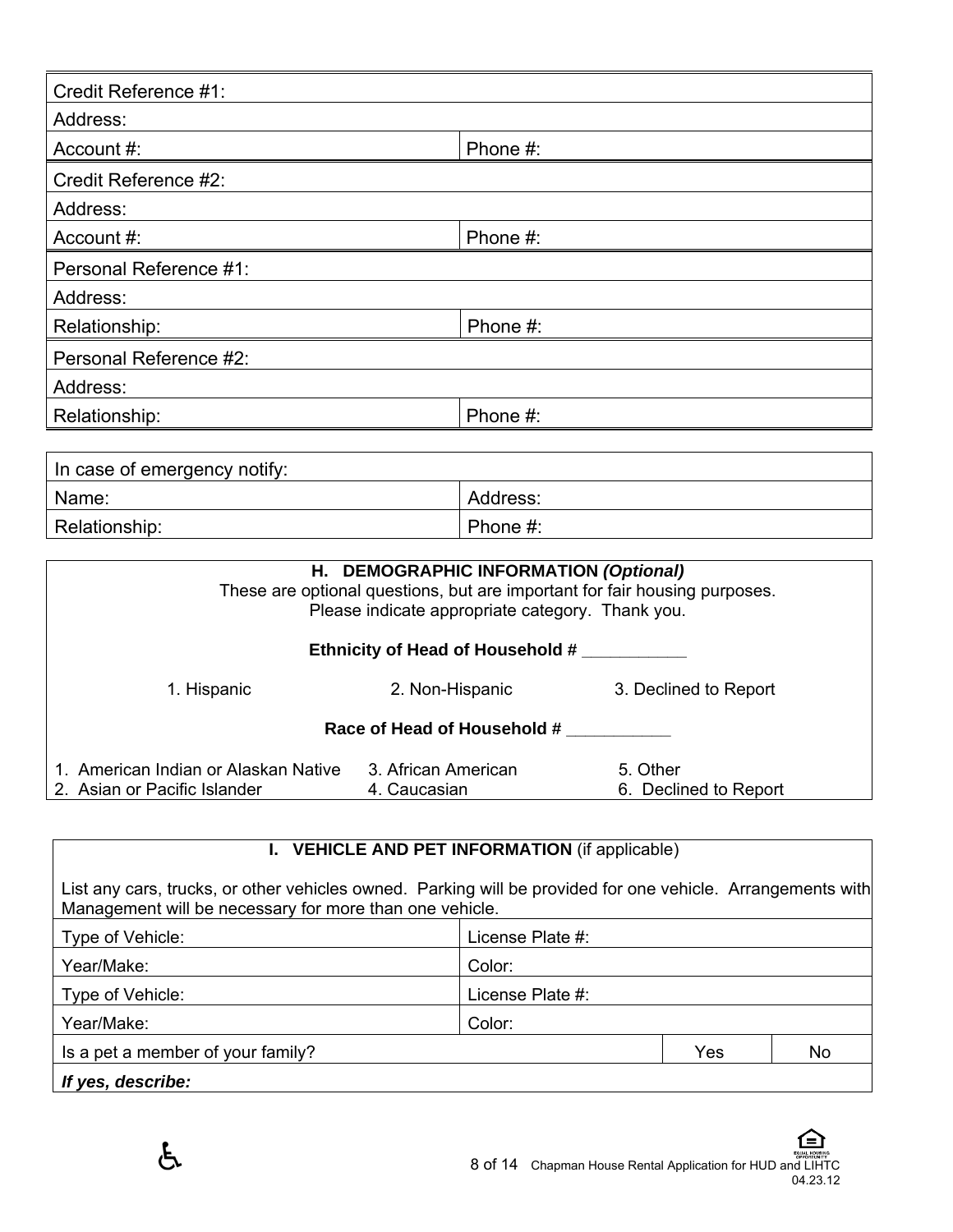| <b>J. OTHER INFORMATION</b> |
|-----------------------------|
|-----------------------------|

Community Eligibility

Elderly and/or Disability Eligibility (where applicable): For some applicable HUD-regulated communities, we are required by HUD to request the following information for the purpose of determining eligibility for admission and/or to give special considerations with regard to allowances in determining rent. Please check the box or boxes that apply.

Head of Household, Spouse or Co-Head is:

- [ ] 62 years of age or older
- $[$   $]$  51-61 years of age
- [ ] Disabled

Enterprise Income Verification (EIV) System Notification

HUD's EIV System enables this community to cross reference resident-reported benefits and wage income to ensure the integrity of income and rent calculations. Please initial here that you have read this Notification. If you have any questions, you are encouraged to ask the management staff. HOH Initials: \_\_\_\_\_\_\_\_\_\_\_\_\_\_ Co-Resident Initials: \_\_\_\_\_\_\_\_\_\_\_\_\_\_\_ Co-Resident Initials: \_\_\_\_\_\_\_\_\_

Federally Assisted Housing Requirement per 24 C.F.R. Part 5 Section 5.856

Federal regulations prohibit the admission to federally assisted housing of persons with a lifetime registration requirement under a state sex offender registration program.

| Do you have a registration requirement under a state |
|------------------------------------------------------|
| sex offender registration program?                   |

 $\blacksquare$  If so, in what state?

Æ.

Is the registration requirement a lifetime requirement?

Implementation of the Violence Against Women and Justice Department Reauthorization Act of 2005

| Are you a victim of domestic violence, dating violence or stalking? $\Box$ Yes                         |  | $\Box$ No |  |
|--------------------------------------------------------------------------------------------------------|--|-----------|--|
| If yes, please complete the Certification of Domestic Violence, Dating Violence or Stalking form (HUD- |  |           |  |
| 91066) which will be provided by the management staff upon request.                                    |  |           |  |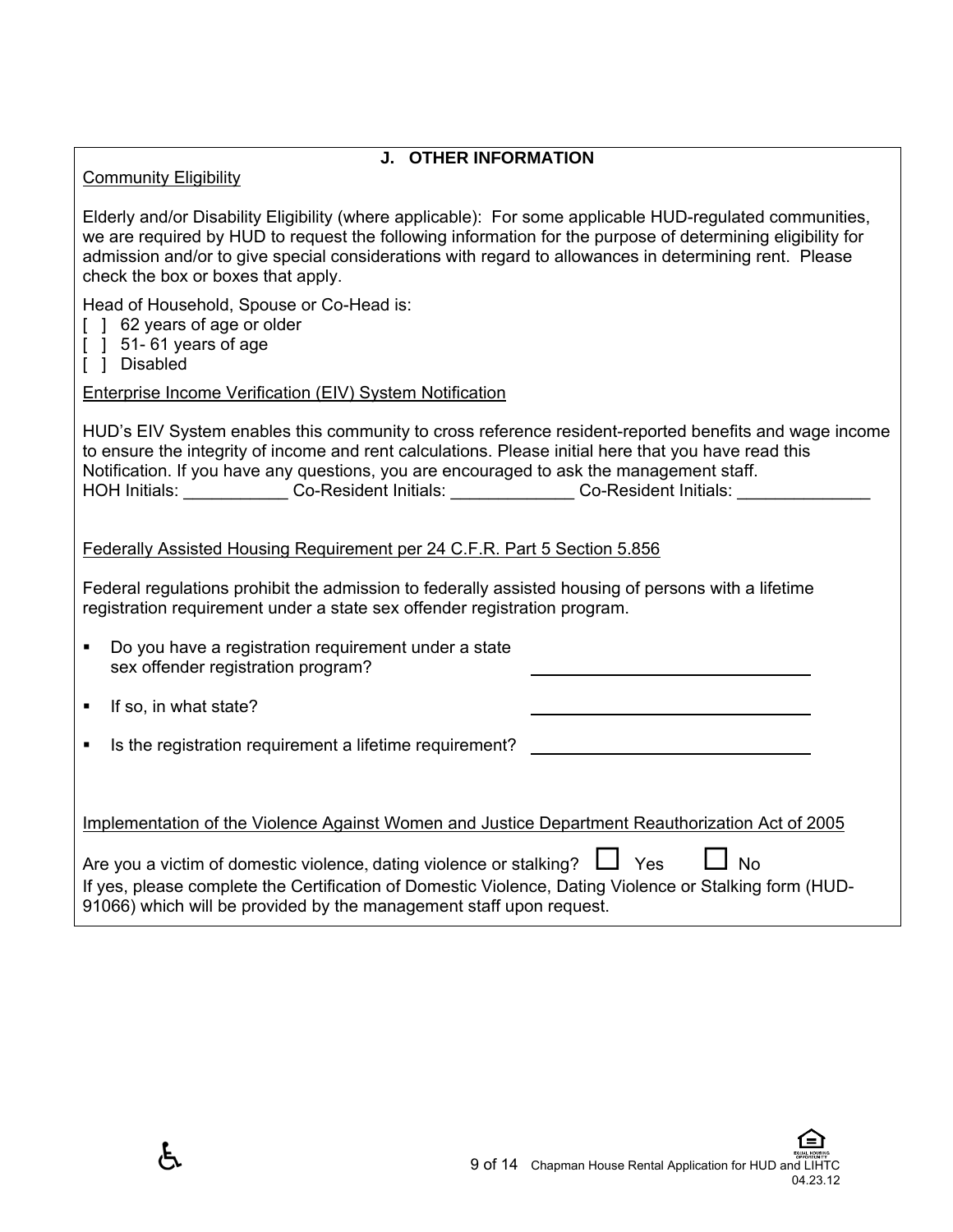#### **CERTIFICATION**

I/We hereby certify that I/We Do/Will Not maintain a separate subsidized apartment home in another location. I/We further certify that this will be my/our permanent residence. I/We understand I/We must pay a security deposit for this apartment prior to occupancy. I/We understand that my/our eligibility for housing will be based on applicable income limits and by management's selection criteria. I/We certify that all information in this application is true to the best of my/our knowledge and I/We understand that false statements or information are punishable by law and will lead to cancellation of this application or termination of tenancy after occupancy. All adult applicants, 18 or older, must sign application.

In consideration for being permitted to apply for this apartment, I Applicant, do represent all information in this application to be true and that the owner/manager/employee/agent may rely on this information when investigating and accepting this Rental Application. Applicant hereby authorizes the owner/manager/agent to make independent investigations to determine my credit, financial standing, criminal background, including sex offender registration history, and character standing. Applicant authorizes any person, or background checking agency having any information on him/her to release any and all information to the owner/manager/employee or their agents or background checking agencies. Applicant hereby releases, remises and forever discharges, from any action whatsoever, in law and equity, and all owners, managers and employees or agents, both of landlord and their credit checking agencies in connection with processing, investigating, or credit checking this application, and will hold harmless from any suit or reprisal whatsoever.

Beacon Residential Management Limited Partnership, Agent for this community, does not discriminate on the basis of race, color, religion, sex, national origin, familial status, physical or mental disability, ancestry, marital status, sexual orientation, age (except minors) or lawful source of income in the access or admission to its programs or employment, or in its programs, activities, functions or services.

| (Signature of Resident)                  | Date |
|------------------------------------------|------|
|                                          |      |
|                                          |      |
| (Signature of Co-Resident)               | Date |
|                                          |      |
|                                          |      |
| (Signature of Co-Resident)               | Date |
|                                          |      |
|                                          |      |
|                                          |      |
| (Signature of Management Representative) | Date |

#### **PENALTIES FOR MISUSING THIS CONSENT:**

Title 18, Section 1001 of the U.S. Code states that a person is guilty of a felony for knowingly and willingly making false or fraudulent statements to any department of the United States Government. HUD and any owner (or any employee of HUD or the owner) may be subject to penalties for unauthorized disclosures or improper use of information collected based on the consent form. Use of the information collected based on this verification form is restricted to the purposes cited above. Any person who knowingly or willingly requests, obtains or discloses any information under false pretenses concerning an applicant or participant may be subject to a misdemeanor and fined not more than \$5,000. Any applicant or participant affected by negligent disclosure of information may bring civil action for damages, and seek other relief, as may be appropriate, against the officer or employee of HUD or the owner responsible for the unauthorized disclosure or improper use. Penalty provisions for misusing the social security number are contained in the Social Security Act at 208 (a) (6), (7) and (8). Violation of these provisions are cited as violations of 42 U.S.C. 408 (a) (6), (7) and (8).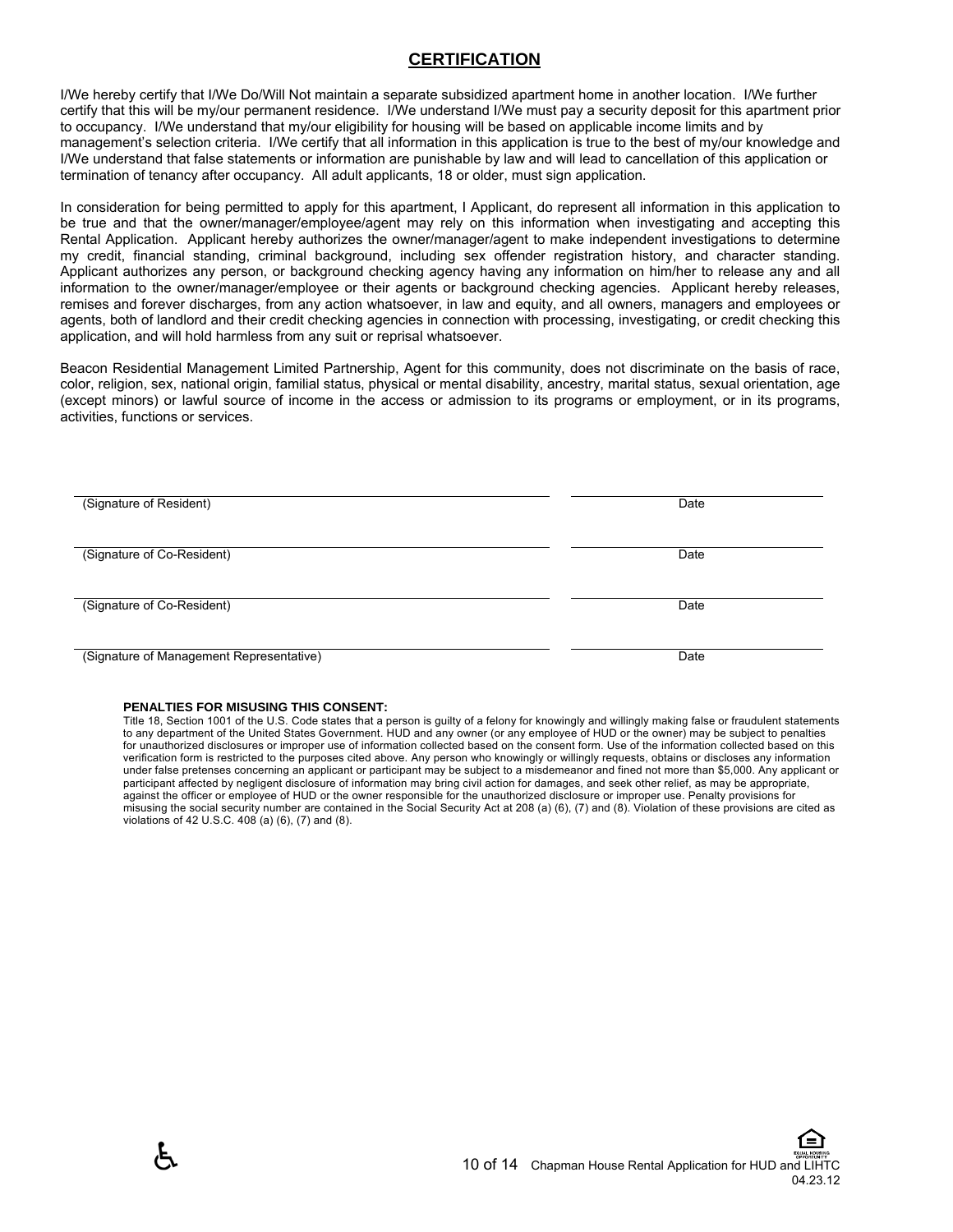# **RENTAL APPLICATION (Affordable Programs) -- Continued**

#### **OPTIONAL QUESTIONS TO ASCERTAIN IF AN APPLICANT IS ELIGIBLE FOR PRIORITY STATUS PLEASE INDICATE YES OR NO TO EACH QUESTION**

**1st Priority:** Are you Homelessness due to Displacement by Natural Forces: An applicant, otherwise eligible and qualified, who has been displaced by:

- (i) fire not due to the negligence or intentional act of applicant or a household member;
- (ii) earthquake, flood or other natural cause; or
- (iii) a disaster declared or otherwise formally recognized under disaster relief laws.

 $YES$  No  $N$ 

**2nd Priority:** Are you Homelessness due to Displacement by Public Action (Urban Renewal): An applicant, otherwise eligible and qualified, who will be displaced within 90 days, or has been displaced within the three years prior to application, by:

- (i) any low rent housing project as defined in M.G. L. c. 121B, § 1, or
- (ii) a public slum clearance or urban renewal project initiated after January 1, 1947, or
- (iii) other public improvement.
- YES No

**3rd Priority :** Are you Homelessness due to Displacement by Public Action (Sanitary Code Violations): An applicant, othrwise eligible and qualified, who is being displaced, or has been displaced within 90 days prior to application, by enforcement of minimum standards of fitness for human habitation established by the State Sanitary Code or local ordinances, provided that:

- (i) neither the applicant nor a household member has caused or substantially contributed to the cause of enforcement proceedings; and
- (ii) the applicant has pursued available ways to remedy the situation by seeking assistance through the courts or appropriate administrative or enforcement agencies.

YES No

Æ.

Note: For purposes of this subsection, "enforcement" is interpreted as a formal condemnation of the apartment. Citation for code violations does not, without more, constitute a condemnation.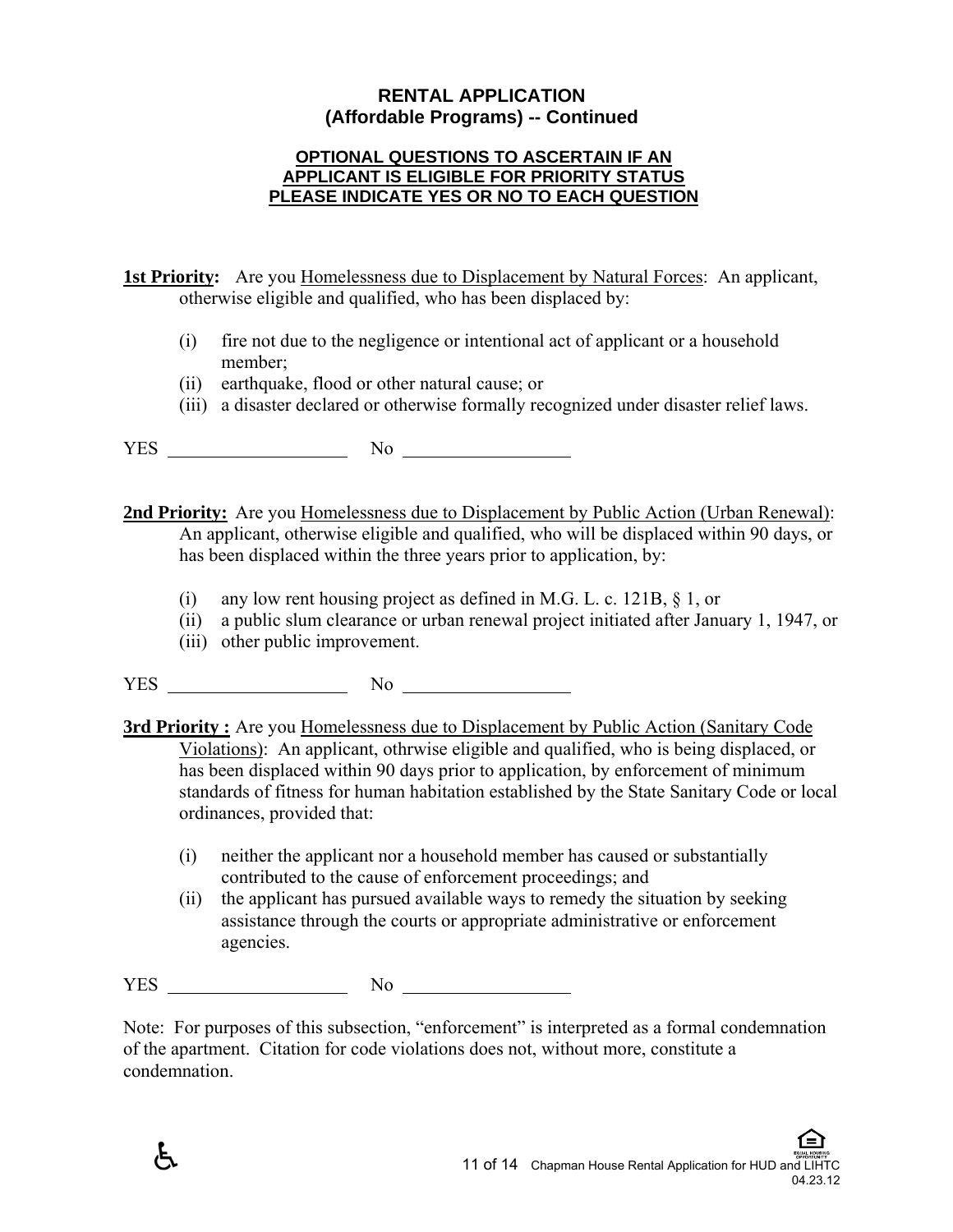- **4th Priority:** Are you Involuntary Displaced by Domestic Violence: "Domestic Violence" as defined in M.G.L. c. 209A means actual or threatened physical violence directed against one or more members of the applicant's family by a spouse or other member of the applicant's household. An applicant is involuntarily displaced by domestic violence if:
	- (i) The applicant has vacated a housing unit because of domestic violence; or
	- (ii) The applicant lives in a housing unit with a person who engages in domestic violence.

YES No

 $\mathfrak{F}$ 

If the applicant is still living in the housing unit with a person who engages in domestic violence at the time of selection, the violence must have occurred within six months or be of a continuing nature.

Priority for Involuntary Displacement by Domestic Violence applies only to households with one or more children under the age of 18.

**Head of household must initial verifying the Priority status selection here:** 

 **(initial above)**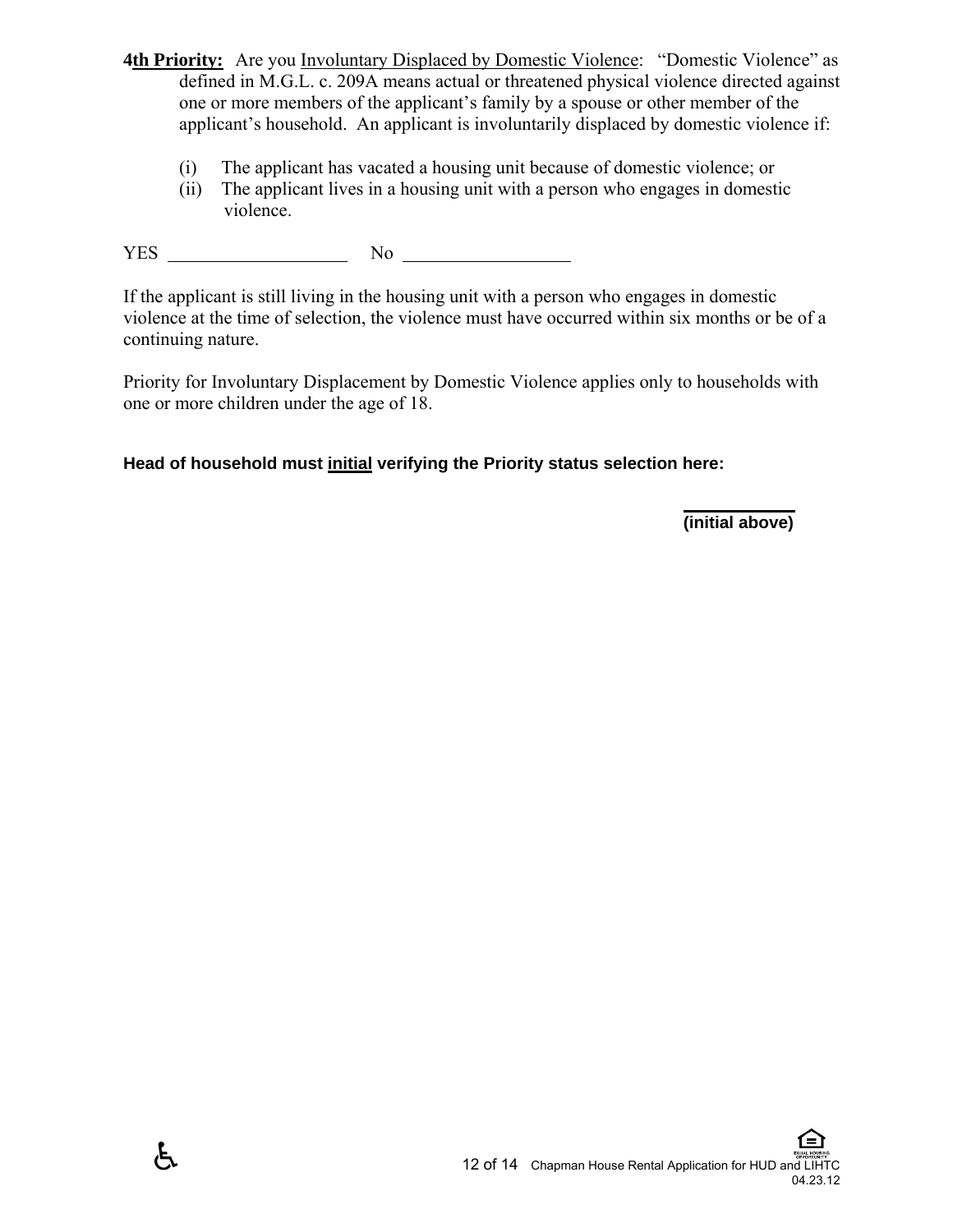# **Applicant's and Resident's Right to Request a Reasonable Accommodation**

If you have a disability and you need:

- A *change or waiver in the rules or policies* of the community to afford equal access and full enjoyment of your apartment home, the common facilities or to participate in special programs located at the community;
- A *physical modification* in your apartment or to some other feature of the community which would afford you equal access and full enjoyment of your apartment home or use of the facilities located at the community; or
- A *more effective means of communication* to provide official information or permit you to contact the management office.

Then you can request these modifications or exceptions to how the community conducts its operations by making a request for a Reasonable Accommodation. The right to request a Reasonable Accommodation is established under federal and state law.

If you have a physical or mental limitation (disability) which meets the legal definitions under federal and state law and have a request that is not too expensive or difficult to arrange *and* this request will provide you with improved use of your apartment home or the common facilities of the community, then we will try to fulfill your request.

You may make this request in writing by completing a *Reasonable Accommodation Request Form* or some other type of permanent and comprehensible document (e.g., a tape cassette) which answers all the questions on the Request Form. If you need assistance completing the Request Form, we can put you in touch with group(s) that can better assist you. If you require additional information about our procedures, we will be happy to explain them in a manner that is fully comprehensible by you. If this requires the use of sign language or another alternative form of communication, we will attempt to meet your needs.

We will give you an answer within ten (10) working days of our receipt of a Reasonable Accommodation Request unless there is a problem getting the information we require to verify the appropriateness of the request. If we require additional time, we will notify you and explain the reason for the delay. We will let you know if we require additional information or if we would like to propose an alternative solution which has an equal outcome to the accommodation requested.

If for any reason we are unable to fulfill your accommodation request, we will provide you with an explanation. You will then have ten (10) working days from the date of denial to provide additional information before we consider the matter closed.

You may obtain a Reasonable Accommodation Request Form at the management office. If you have a disability and have any comments on your experience at the community, please contact the onsite Property Manager who will make arrangements for you to be contacted to discuss your experience.

Applicant/Resident Signature Date

 $\overline{a}$